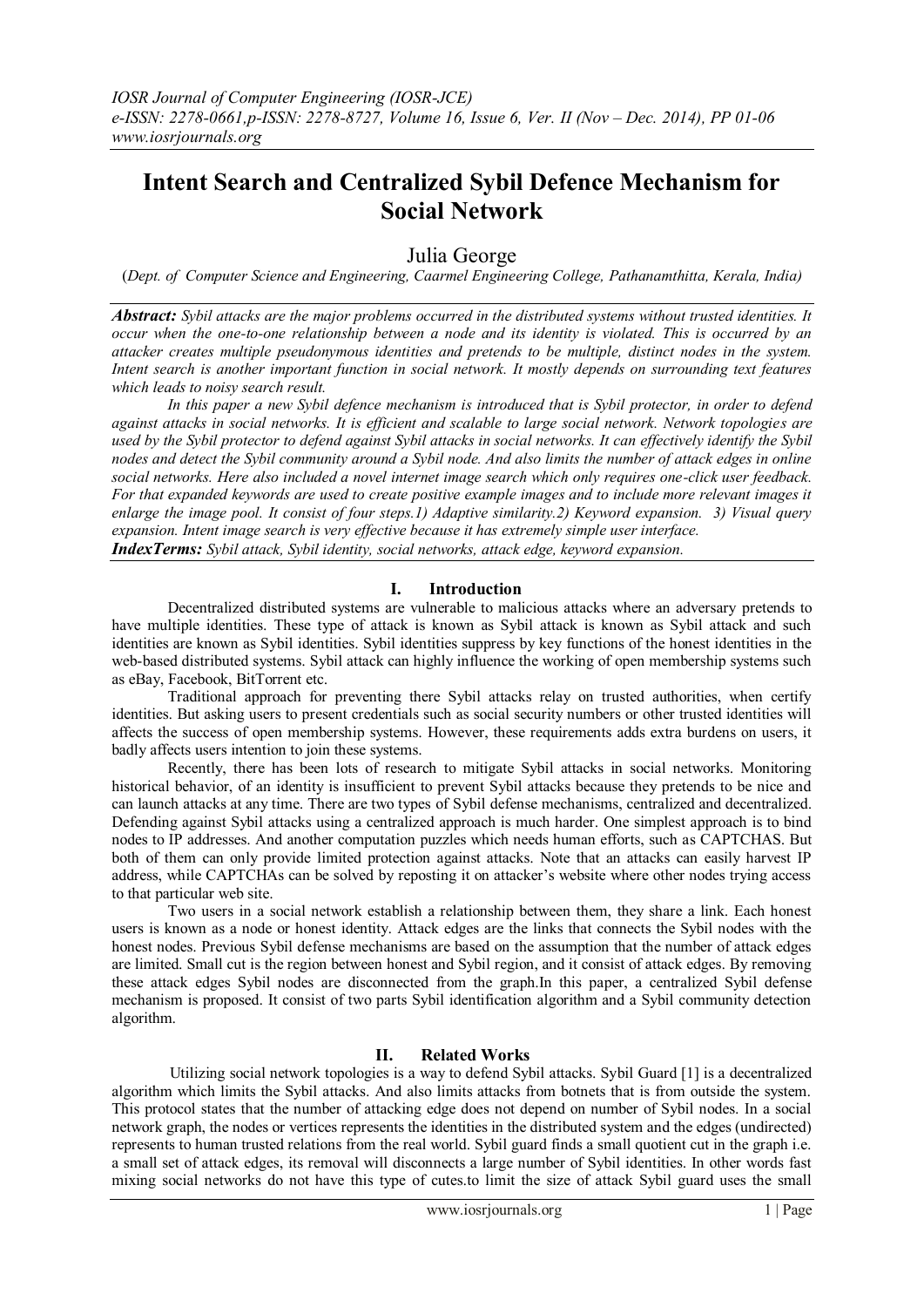quotient cut. In Sybil guard honest node v is called the verifier and node s is called the suspect. Node v decides whether to accept node s or not.it suffer due to high false negatives. And in each attack  $o(\sqrt{n}/\log n)$  Sybil identities remain undetected. Since Sybil guard is better than previous approaches suffer from two limitations. First is it allows  $o(\sqrt{n} \log n)$ Sybil node on each attack edge i.e. for a million-node social network there are 2000 Sybil nodes are accepted per attack edge. Second is an assumption on which Sybil guard relies on social networks are fast mixing but in real world that had never been violated.

Sybil limit [2] protocol limits the number of Sybil identities accepted and it is also near optimal. It allows  $o(\log n)$  Sybil nodes per attack edge. It accepts only 10 Sybil nodes per attack edge. It is 200 times of Sybil Guard. In other words adversary needs 100,000 trust relations with honest identities compared to Sybil Guard, it needs only 500 trust relations.

Multiple walks accepting fewer Sybil nodes per attacks edge in Sybil limit is improved than Sybil Guard"s bound without compromising on other features to Sybil Guard, Sybil limit archives these improvements. In order to drive improvement in Sybil limit multiple novel techniques are combined together. For performing many short random routes 1) it leverages multiple non-independent instances of the random route protocol ii) Instead of identities intersections on edges are exploited, iii) to deal with escaping tails of the verifier novel balanced conditions are used and to safety estimate r, novel bench marking technique is used . Results from Sybil limit conformed the fast mixing property of real world social network and the main assumption behind this approach is validated.

Centralized Protocol is used in Sybil Infer [3] and it assumes knowledge regarding social graph. It assign a probability of being Sybil identity to each node by using a Bayesian inference technique. Unlike Sybil Limit and Sybil Guard, o the number of Sybil nodes accepted provide any analytical bound by Sybil Infer. Because of the use of machine learning techniques and their approach to the security issues, Sybil Infer is very significant.

Decentralized Sybil detection protocol is used in GateKeeper [4] .It is improved than Sybil limit. A variant of ticket distribution algorithm in sumUp [5] is used by GateKeeper for multiple random nodes in the graph to identify Sybil. It allows  $o(\log k)$  Sybil nodes per attack edge. On a random expander graph this protocol gives a factor of  $o(\log h)$ . To perform identity admission control in a decentralized way. It uses an improved version of the ticket distribution algorithm SumUp. From different taken vantage points and it executes the ticket distribution algorithm and by combining these result which perform decentralized admission control.

### **III. System Model**

Sybil detection schemes are designed on identity based social network. Each exploiter have a single identity or node. They establish relationship links that they recognize in the system, thereby creating a social network. Social network is represented as a graph G which consist of vertex V and edges E. In a social network there are n honest users, with one identity denoted as an honest identity as v. Honest identity follows the protocol. Between all nodes in the system there exist an undirected graph. An undirected edge between two honest nodes reflects the strong social connections between those nodes in the real world i.e. if two users are friends they are connected by an edge. Among all nodes the knowledge of the social graph is established. On a social graph each honest identity knows its immediate neighbors and may not know the rest of the system



**Fig 1. Illustration of Honest nodes, Sybil nodes and attack edges between them.**

The system also consist of one or more malicious users, each with a number of distinct identities. These identities are known as Sybil identities i.e. all the identities created by a Sybil are referred as Sybil identities. Nodes are also called identity and in this paper the terms "identity" and "node" are used interchangeably. Sybil nodes behave arbitrarily. All Sybil identities may collude, and are controlled by an adversary.

Sybil nodes can create link with honest node by successfully fools an honest node. This type of link or edge that exist between the Sybil identities is called an attack edge. Honest nodes are combined to form honest region while Sybil nodes re combined to form Sybil region All Sybil identities and honest identities in the system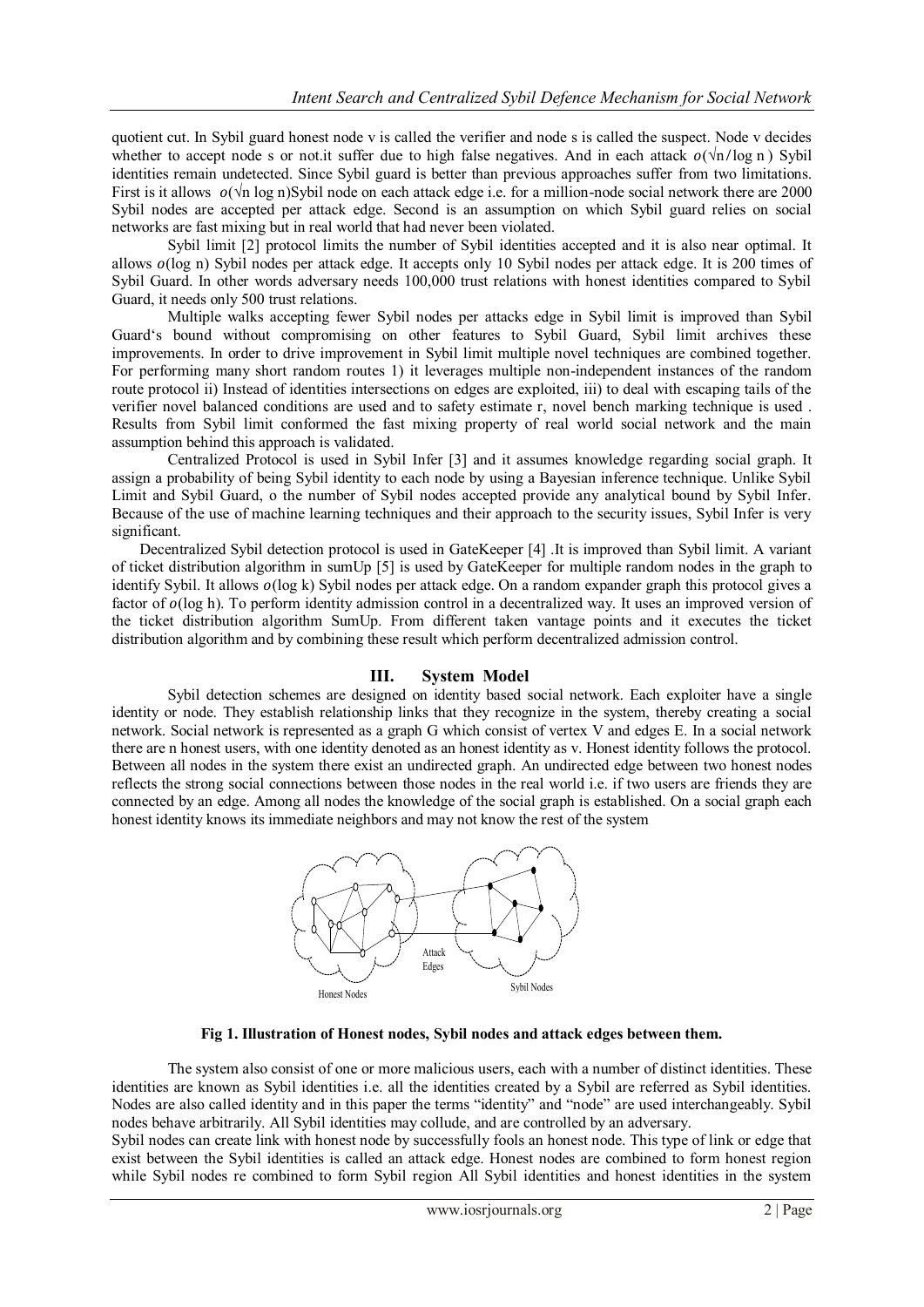together to form a social network. The Sybil attack has full knowledge of the entire social network .The goal of the Sybil Protector is to detect Sybil nodes and honest node with high accuracy. And also detect the Sybil community.

Following assumptions are used in Sybil Protector

The honest region is fast mixing : The honest region of the social network are fast mixing or density connected, which means random walks in the honest region quickly reach a state of stationary distribution. *At least one trusted node:* These should be at one known identity in the social network .In Sybilidentification algorithm this node is taken as the starting node.



**Fig 2. Sybil detection relies on the small edge cut between the fast mixing honest region and the Sybil region**

*The administrator has full knowledge about the network topology*: That means Sybil Protector is a centralized Sybil defense mechanism considering social network is controlled by an administrator. So administrator can take charge of reducing Sybil attacks.

*Size of the honest region and Sybil region are not comparable:* Assume that adversary cannot establish such many Sybil nodes as existing social networks. Because of during signing up a new honest always includes some personal information verify an email address and solving CAPTACHAs.

*Limited number of attack edge:* There will be a disproportionality small cut between Sybil region and honest region when the adversary creates many Sybil nodes. Fast mixing property was distributed because of the existence of a small cut: the mixing between honest identities and Sybil identities are slow while mixing between honest identities are fast.

#### **IV. Sybil Protector Design**

Sybil Protector includes three steps: an honest node detection algorithm, Sybil identification algorithm and Sybil community identification algorithm. The steps can be used together to mitigate Sybil attacks. Section IV –A explains the working of highest node identification algorithm which determine the degree of each node. Section IV-B explains the working of Sybil identification algorithm, it determines whether an identity is Sybil or not. Then is section IV-C in that Sybil community identification algorithm is explained, which shows how to effectively recognize the Sybil community around a Sybil identity. The community detection is impractical by simply analyzing all the identities in the social graph that's why third algorithm is used. To identify Sybil's, all algorithms are based on the assumption that there is only limited number of attack edges.

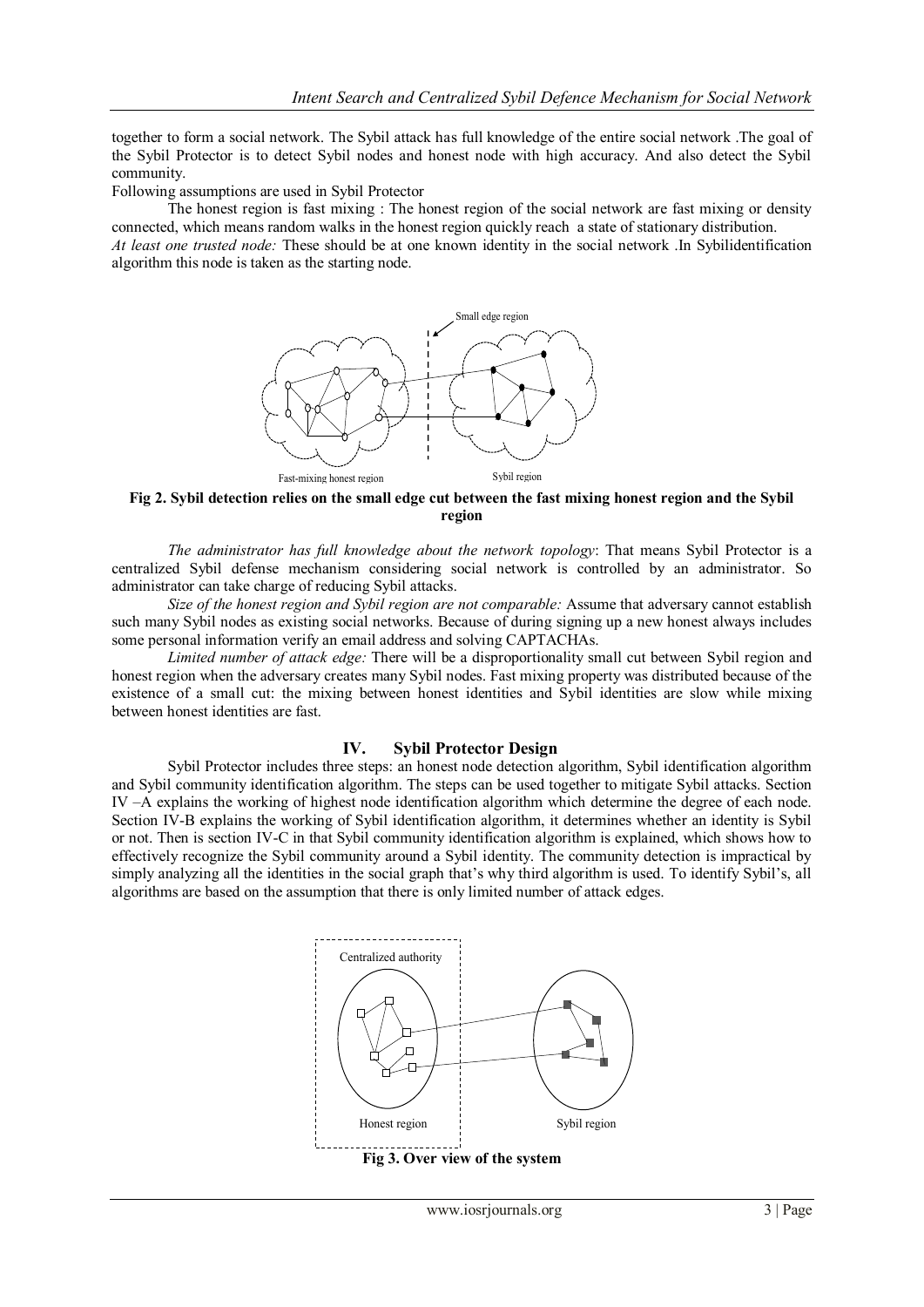## *A. Highest Honest Node Identification Algorithm*

In this subsection honest nodes are identified by using social graph *G (V, E)* where inputs honest (user) node *h*, and a friend node *f* as inputs and outputs whether f is honest. In this algorithm there are two sets, friends and users*. l user* is the login user*, f count* is the friends counts and *n* is the total number of users. Initially the count of *f*is set to zero.

## **Algorithm 1**GetHigestHonestNode(G,l user)

1:  $l$  *user* =  $login$  user 2*:*  $f count = 0$ 3: *honest graph =*0 4: *friends { }, user{ }* 5:  $n =$  total number of users 6:  $$ 7: **if** check *friends* in *user* list **then** 8: *friends(k) = user(i)* 9: k++ 10: *honest graph.* add *user(i)* 11: **end if** 12: **end for** 13: get honest nodes 14*: l vertex* =login user 15: *f vertex* = friend 16:  $count = 0$ 17: **for**  $i=1$  to  $k$  **do** 18: *friends { friends [ i ]}* 19: *friends of friends [c] =friends* [ i] 18: fn.get honest nodes( *friends offriends*{ }) 19: *f vertex = vertex( friends [ ])* 20*: honest graph*. Add (*l vertex, f vertex, i)* 21: *n friend list (i) =friend (i)* 22**: if** *count*<= 5000 23*: count ++* 24: get honest nodes (new *friends { })* 25: **end if** 26**: end sub** 27**: end for**

 Given a social graph G(V,E) and a known honest identity i.e. login user denoted as *l user*. Initially set friends count, *f count* as zero. And *honest graph* as zero. Then check the login user"s friends list and generate a graph for the login user. Next is to find the honest nodes. For that friends of friends list is taken. Call a function *get honest node* and in that function *friends of friends list* is called recursively And check their friends up to 5000.If all the nodes are added in the *f vertex* they are considered as the honest nodes. The nodes which are not added in the list have a possibility to become a Sybil node.

## *B. Sybil Identification Algorithm*

The suspicion of Sybil identification algorithm is that, in between honest region and Sybil region there is small cut. The random walk starting from a Sybil identity tend to get "pinned" into the Sybil region. The size of the Sybil region and the honest region are not comparable. The number of identities traversed by the random walks starting from a Sybil identity is smaller than the number of identities traversed by the random walks starting from honest identity. Frequency of a node is defined by the number of times a particular node being traversed by a set of random walks. And it is denoted as *frequency*. Note that multiple times one node can be traversed in the same direction.

**Algorithm 2**SybilIdentification(G,highest honest nodes )

1: *frequency, wl,Sybil { },Sybil count=0*

```
2: for i = 1 to k do
```

```
3: fori = 1 to count do
4: if ( friend (i). identity== n.friend(j) .identity) or( non-repliedmsg> 100) then
```
5: *frequency++;*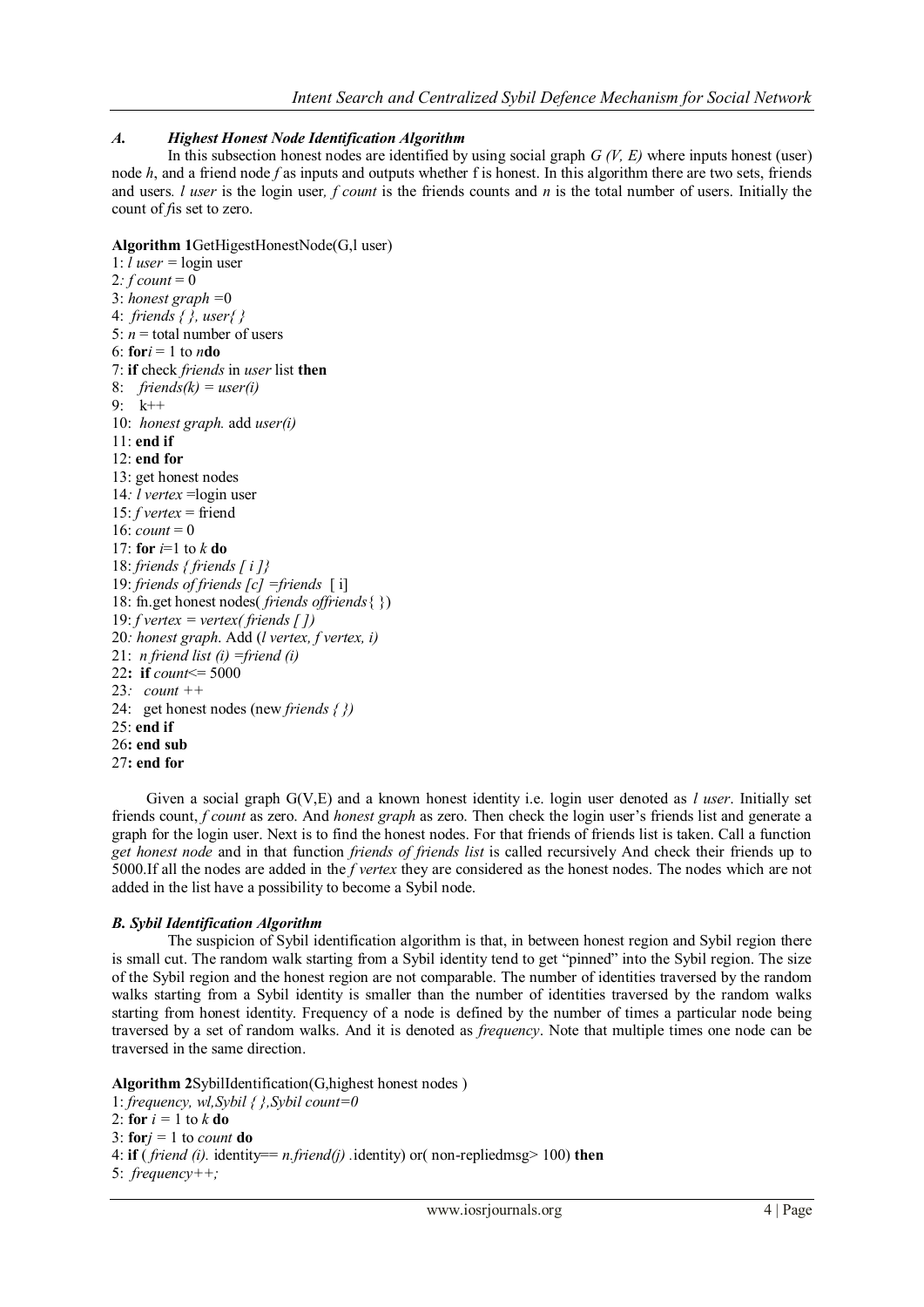6: *Sybil {i}* 7: **end if** 8: *wl ++* 9: **end for** 10: **if** *frequency >*mean of *friends count***then** 11: *Sybil count++* 12: **else** 13: *wl++* 14: **end if** 15: **end for**

16: output *Sybil count*

 In Sybil identification algorithm social graph G(V,E) is taken and also get the output of the previous algorithm. Firstly initialize frequency, walk length which is denoted as *wl*, Sybil list and *Sybil count*as zero. First take nearest friends list and then take their friends list. Then check their similarity of their given identities. If identities are similar they can be considered as Sybil. Another criteria checked is the non-replied messages if it is greater than 100 they can be also considered as Sybil"s. Then check the frequency i.e. how many times a particular node visits an honest nodes profile according to the number of times frequency count also increases check the walk length of each node. From all these list compared together to get the Sybil count.

#### *C. Sybil Community Identification*

**Algorithm 3**SybilCommunityIdentification( )

1: *traversed list { }, Sybil community { }* 2: **for***i =*1 to *Sybil count* **do** 3: **for**  $j = 1$  to *count* **do** 4: *traverse list.* Add *friends (j)* 5: **end for** 6: **end for** 7: *s.count=* 0 **do** 8: *s.count* = existence (*sybil)* 9: **for** *i =traverse list.*first() to *traverse list* last () **do** 10: **if** node *i*∉*sybil* **then** 11: continue 12: **else** 13: *Sybil community = Sybil (i)* 14: **end if** 15: **end for** 16: **while** *s.count<Sybil count* 17: output *Sybil community*

 In Sybil community identification, take the nodes from previous count and traverse the graph. Then set *s.count*as zero. Then check the existence of the Sybil. Traverse the graph from first node to the last node. If the node is Sybil, they are added to the Sybil community.

#### **V. Evaluation**

In this experiment a social network model is created. In that Sybil nodes and honest nodes are also created. Sybil communities are also build by making relationship among Sybil nodes. The topology and social graph of this network is used for the evaluation. It is a random network with no particular format and Sybil regions also have different arbitrary structures. First an honest region and then a Sybil region is created and connect this Sybil region to the social network. Initially adversary launch attack to a small number of nods then fastly increase the attack edges. So first select some nodes from the data set randomly then increase attack edge.

From this created social network experiments are carried out by varying the number of honest nodes and the number of Sybil nodes. By summarizing this experiment it is found out that 75% of Sybil identification are done effectively comparing with the previous scheme Sybil Protector detects more Sybil nodes and their surrounding community. Sybil protector identify the small cut exist between the Sybil region and honest region effectively. And it can effectively identify Sybil identities when the number of Sybil nodes commenced by each attack edge comes up the theoretical lower bound.